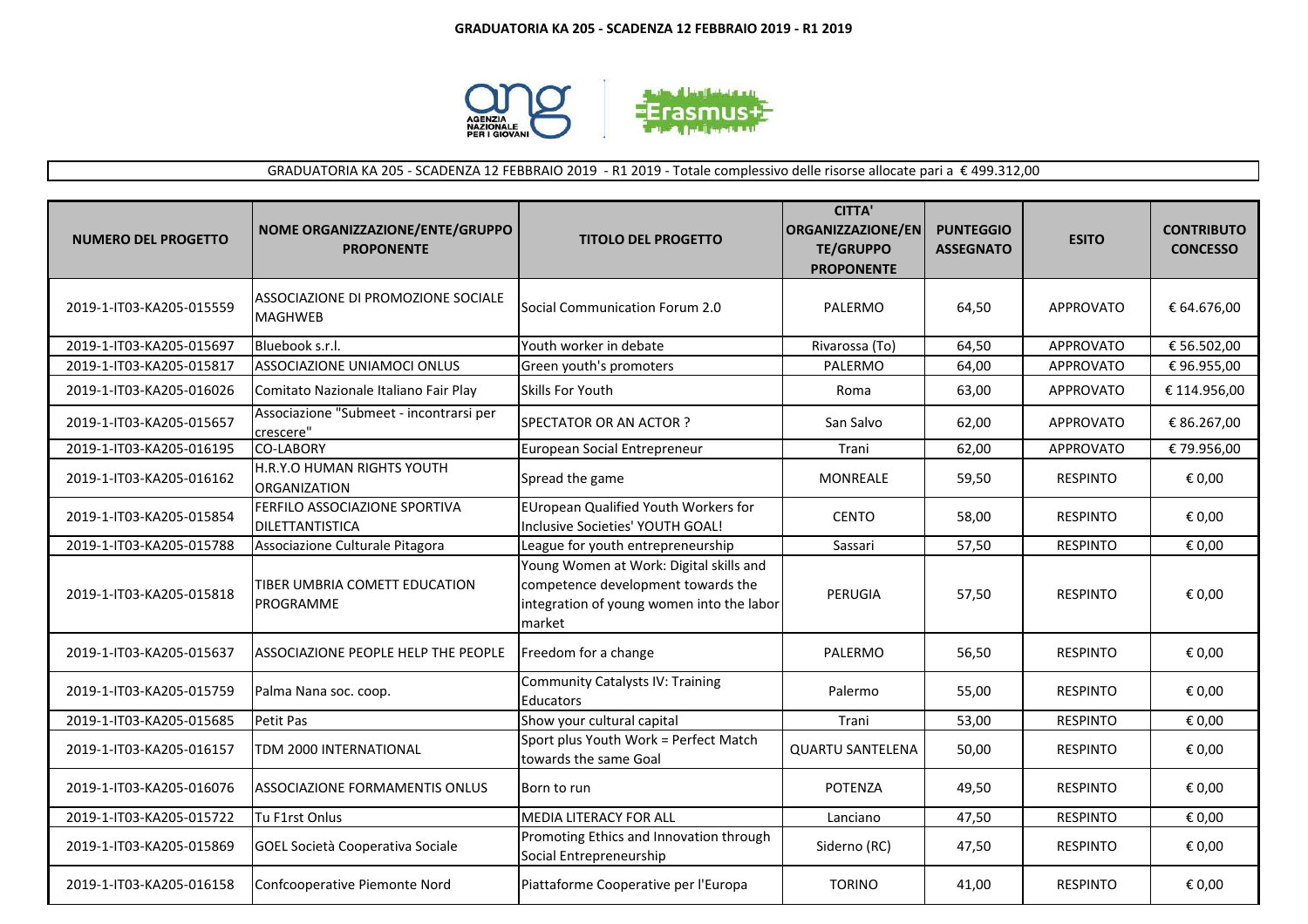## **GRADUATORIA KA 205 - SCADENZA 12 FEBBRAIO 2019 - R1 2019**

| <b>NUMERO DEL PROGETTO</b> | NOME ORGANIZZAZIONE/ENTE/GRUPPO<br><b>PROPONENTE</b>                   | <b>TITOLO DEL PROGETTO</b>                                                                                                            | <b>CITTA'</b><br>ORGANIZZAZIONE/EN<br><b>TE/GRUPPO</b><br><b>PROPONENTE</b> | <b>PUNTEGGIO</b><br><b>ASSEGNATO</b> | <b>ESITO</b>    | <b>CONTRIBUTO</b><br><b>CONCESSO</b> |
|----------------------------|------------------------------------------------------------------------|---------------------------------------------------------------------------------------------------------------------------------------|-----------------------------------------------------------------------------|--------------------------------------|-----------------|--------------------------------------|
| 2019-1-IT03-KA205-016169   | ASSOCIAZIONE SOS EUROPA                                                | "La bella Europa"                                                                                                                     | <b>ROMA</b>                                                                 | 36,00                                | <b>RESPINTO</b> | € 0,00                               |
| 2019-1-IT03-KA205-016113   | ASSOCIAZIONE CULTURALE COMMUNIA                                        | Special Educational Needs' Maps &<br>Practices for Life Inclusion of Youth                                                            | ANCONA                                                                      | 35,50                                | <b>RESPINTO</b> | € 0,00                               |
| 2019-1-IT03-KA205-016060   | ORGANIZZAZIONE PER L'EDUCAZIONE<br><b>ALLO SPORT</b>                   | Generators - the tools to multiply the<br>strenght of voluteering                                                                     | <b>ROMA</b>                                                                 | 32,50                                | <b>RESPINTO</b> | € 0,00                               |
| 2019-1-IT03-KA205-015950   | Università delle LiberEtà del Fvg                                      | Heritage Literacy and Integration of<br>Refugees                                                                                      | Udine                                                                       | 32,00                                | <b>RESPINTO</b> | € 0,00                               |
| 2019-1-IT03-KA205-015918   | e.t.s. ermes istituto europeo di<br>progettazione formazione e ricerca | YOUTH ENTREPRENEURSHIP- a World in<br>Progress                                                                                        | milazzo                                                                     | 23,50                                | <b>RESPINTO</b> | € 0,00                               |
| 2019-1-IT03-KA205-015550   | Petit Pas                                                              | intEUgration                                                                                                                          | Trani                                                                       | 0,00                                 | <b>RESPINTO</b> | € 0,00                               |
| 2019-1-IT03-KA205-015621   | <b>MERIDAUNIA</b>                                                      | <b>SMART COMMUNITIES: Scanning abilities</b><br>and skills for an integrated rural<br>development                                     | <b>BOVINO</b>                                                               | 0,00                                 | <b>RESPINTO</b> | € 0,00                               |
| 2019-1-IT03-KA205-015716   | NICOLA NEW INTERNATIONAL COMPANY<br>OF LIVE ARTS ITALY                 | Migrants' Voice by Web - We give voice to<br>the youth of the South (of the World)                                                    | SALERNO                                                                     | 0,00                                 | <b>RESPINTO</b> | € 0,00                               |
| 2019-1-IT03-KA205-015803   | Cantiere Giovani Cooperativa Sociale<br><b>ONLUS</b>                   | A ticket for Independence                                                                                                             | Frattamaggiore                                                              | 0,00                                 | <b>RESPINTO</b> | € 0,00                               |
| 2019-1-IT03-KA205-015887   | ASSOCIAZIONE UNIAMOCI ONLUS                                            | NetJob: Improving online employability of<br>young people with fewer opportunities                                                    | <b>PALERMO</b>                                                              | 0,00                                 | <b>RESPINTO</b> | € 0,00                               |
| 2019-1-IT03-KA205-015895   | Associazione Sergio Zavatta Onlus                                      | <b>BUILT AND IMPROVE CHILD POLICY IN</b><br>YOUTH SECTOR ORGANIZATIONS                                                                | Rimini                                                                      | 0,00                                 | <b>RESPINTO</b> | € 0,00                               |
| 2019-1-IT03-KA205-015926   | Universita' degli Studi di Urbino Carlo Bo                             | Improving Communication between<br>Educators and migrant youth                                                                        | <b>URBINO</b>                                                               | 0,00                                 | <b>RESPINTO</b> | € 0,00                               |
| 2019-1-IT03-KA205-016031   | <b>Rise Hub</b>                                                        | Improve youth work to support the<br>integration of young migrants, asylum-<br>seekers and<br>refugees in rural or peripherical areas | <b>Broccostella</b>                                                         | 0,00                                 | <b>RESPINTO</b> | € 0,00                               |
| 2019-1-IT03-KA205-016053   | Itaka training                                                         | Social Entrepreneurship Education for<br><b>Youth Workers</b>                                                                         | Vibo Valentia                                                               | 0,00                                 | <b>RESPINTO</b> | € 0,00                               |
| 2019-1-IT03-KA205-016115   | ARCIRAGAZZI PORTICI "Utopia Attanasio"                                 | YES_SI - Youth Engaged in Shaping Social<br>Impact                                                                                    | Portici                                                                     | 0,00                                 | <b>RESPINTO</b> | € 0,00                               |
| 2019-1-IT03-KA205-016168   | <b>CO-LABORY</b>                                                       | GO entreprenEUr!                                                                                                                      | Trani                                                                       | 0,00                                 | <b>RESPINTO</b> | € 0,00                               |
| 2019-1-IT03-KA205-016197   | ACTIONAID INTERNATIONAL ITALIA ONLUS Catch me if you can               |                                                                                                                                       | <b>MILANO</b>                                                               | 0,00                                 | <b>RESPINTO</b> | € 0,00                               |
| 2019-1-IT03-KA205-016199   | <b>ROMNI ONLUS</b>                                                     | European Youth Against Antigypsyism                                                                                                   | <b>ROMA</b>                                                                 | 0,00                                 | <b>RESPINTO</b> | € 0,00                               |